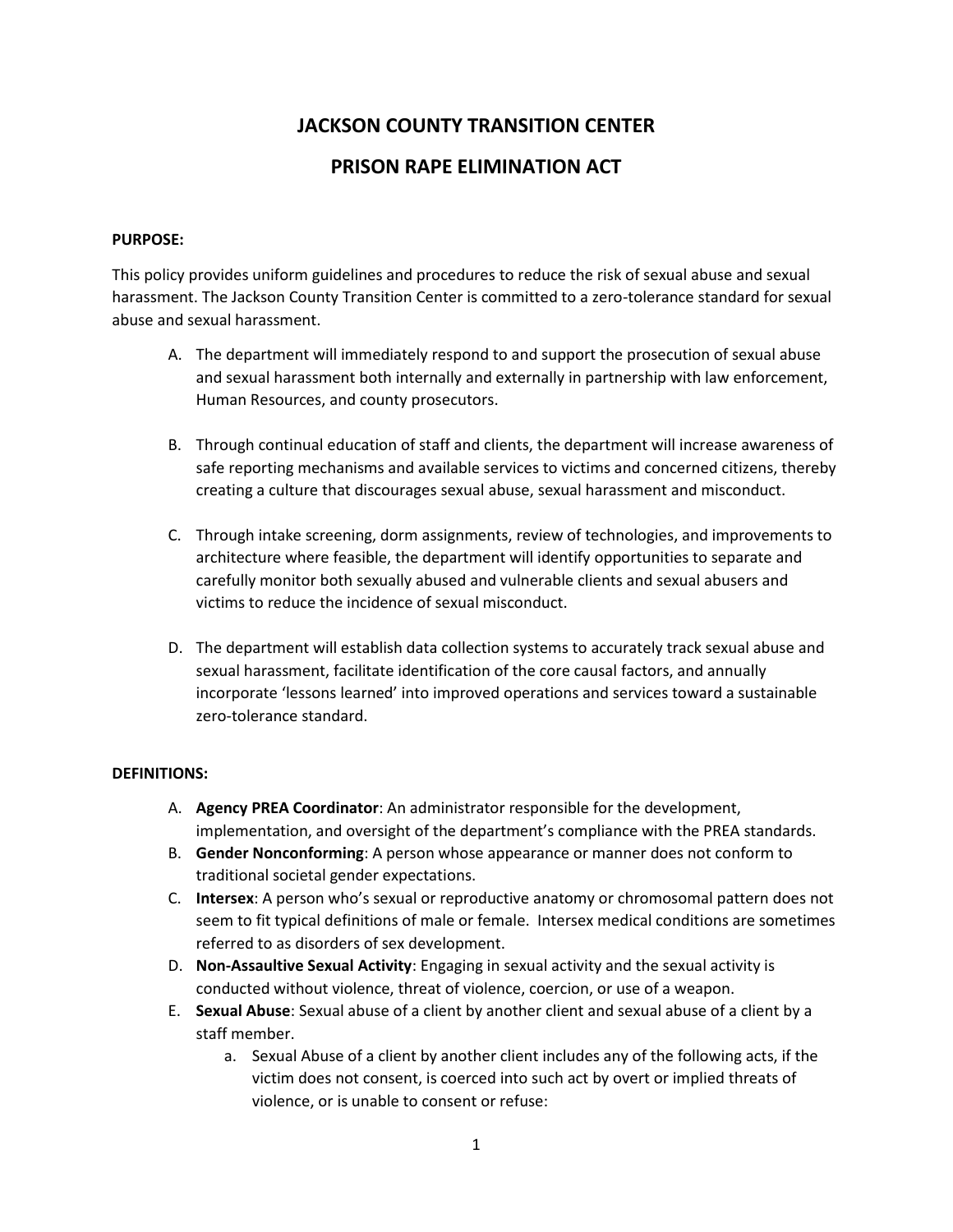- i. Contact between the penis and the vulva or the penis and the anus, including penetration, however slight;
- ii. Contact between the mouth and the penis, vulva, or anus;
- iii. Penetration of the anal or genital opening of another person, however slight, by a hand, finger, object or other instrument; and
- iv. Any other intentional touching, either directly or through the clothing, of the genitalia, anus, groin, breast, inner thigh, or the buttocks of another person, excluding contact incidental to a physical altercation.
- b. Sexual Abuse of a client by a staff member, contractor, or volunteer includes any of the following acts, with or without consent of the client or resident.
	- i. Contact between the penis and the vulva or the penis and the anus, including penetration, however slight;
	- ii. Contact between the mouth and the penis, vulva, or anus;
	- iii. Contact between the mouth and any body part where the staff member, contractor, or volunteer has the intent to abuse, arouse or gratify sexual desire;
	- iv. Penetration of the anal or genital opening, however slight, by a hand, finger, object, or other instrument, that is unrelated to official duties or where the staff member, contractor, or volunteer has the intent to abuse, arouse, or gratify sexual desire.;
	- v. Any other intentional contact, either directly or through the clothing, of or with the genitalia, anus, groin, breast, inner thigh, or the buttocks that is unrelated to the official duties or where the staff member, contractor, or volunteer has the intent to abuse, arouse or gratify sexual desire;
	- vi. Any attempt, threat, or request by a staff member, contractor, or volunteer has the intent to abuse or gratify sexual desire;
	- vii. Any display by a staff member, contractor, or volunteer of his or her uncovered genitalia, buttocks, or breast in the presence of a client or resident, and
	- viii. Voyeurism by a staff member, contractor, or volunteer. Voyeurism by a staff member, contractor or volunteer means an invasion of privacy of an client by staff for reasons unrelated to official duties, such as peering at a client who is using a toilet to perform bodily functions; requiring a client to expose his or her buttocks, genitalia, or breasts; or taking images of all or part of a client's naked body or of a client performing bodily functions.
- F. **PREA Compliance Manager**: A management staff person who coordinates communication with the alleged victim and aggressor and to coordinate follow-up to incidents of client sexual abuse and sexual harassment within the facility. The PREA compliance manager will serve as the team lead for all PREA after action reviews.
- G. **Sexual Abuse Incident Review Team**: Comprised of PREA Coordinator, PREA Compliance Manager, two line supervisors, PREA Liaison, qualified mental health person, and investigator. The sexual abuse incident review team conducts reviews at the conclusion of every sexual abuse investigation.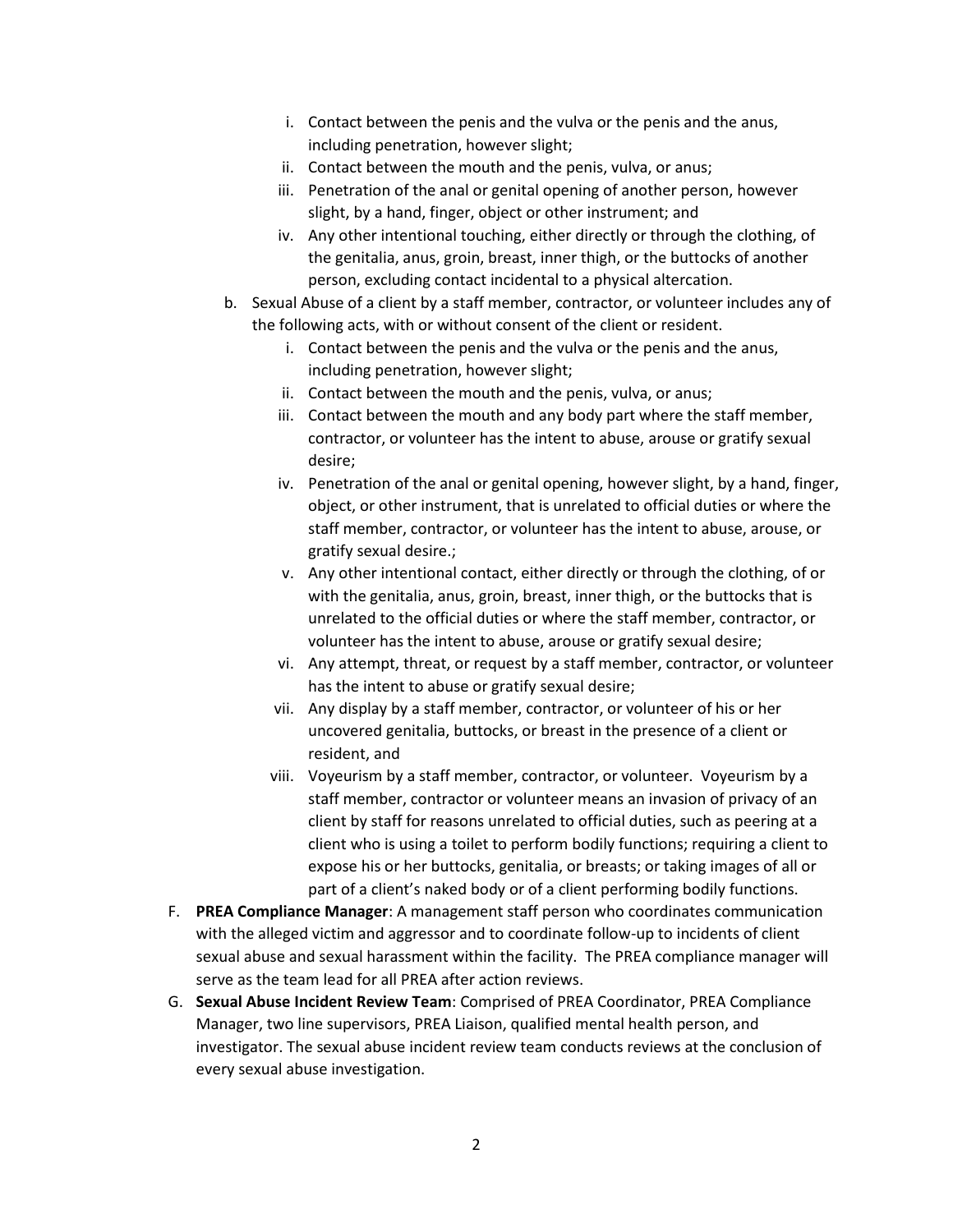- H. **Sexual Abuse Liaison**: A staff person designated to coordinate response, reporting, data collection, and monitoring of client abuse within the facility.
- I. **Sexual Coercion**: Compelling or inducing another person to engage in sexual abuse by deceit, threats, force or intimidation or for personal favors.
- J. **Sexual Harassment**: Repeated and unwelcome sexual advances, requests for sexual favors, or verbal comments, gestures, or actions of a derogatory or offensive sexual nature by one client directed toward another: and repeated verbal comments or gestures of a sexual nature to a client by a staff member, contractor or volunteer, including demeaning references to gender, sexually suggestive or derogatory comments about body or clothing, or obscene languages or gestures.
- K. **Sexual Solicitation**: The solicitation of another person to engage in sexual activity.
- L. **Special Needs Evaluation Committee (SNEC)**: A committee that reviews, evaluates, and manages the needs of special population clients.
- M. **Staff**: For purposes of this policy staff includes employees, contract service providers, and volunteers.
- N. **Sexual Abuse Victim**: Any client who, through documentation, evidence, or as result of reasonable suspicion on the part of staff, has suffered sexual coercion, sexual solicitation, sexual harassment or sexual abuse by another client or a staff person during the immediate sanction or other living situation.
- O. **Substantiated Allegation**: An allegation that was investigated and determined to have occurred.
- P. **Transgender**: A person whose gender identity (i.e., internal sense of feeling male or female) is different from a person's assigned sex at birth.
- Q. **Unfounded Allegation**: An allegation that was investigated and determined not to have occurred.
- R. **Unsubstantiated Allegation**: An allegation that was investigated and produced insufficient evidence to make a final determination as to whether or not the event occurred.

### **PREVENTION PLANNING:**

- A. Staff must be able to recognize the signs of sexual abuse and sexual harassment and understand their responsibility in the detection, prevention, response and reporting of an alleged sexual abuse or sexual harassment.
- B. Security staffing standards and deployment of video monitoring systems or technology shall be assessed for adjustments and documented by the PREA compliance manager for facilities affected and communicate to agency PREA coordinator.
- C. The facility requires to conduct and document unannounced rounds on all shifts to deter sexual abuse and sexual harassment. Staff is prohibited from alerting other staff that the rounds are occurring.
- D. The facility implemented policy and procedure that enables clients to shower, perform bodily functions, and change clothing without nonmedical staff of the opposite ender viewing their breasts, buttocks, or genitalia, except in exigent circumstances or when such viewing is incidental to routine rounds.
- E. Opposite gender staff announce themselves prior to entering any dorm by the method approved by the agency.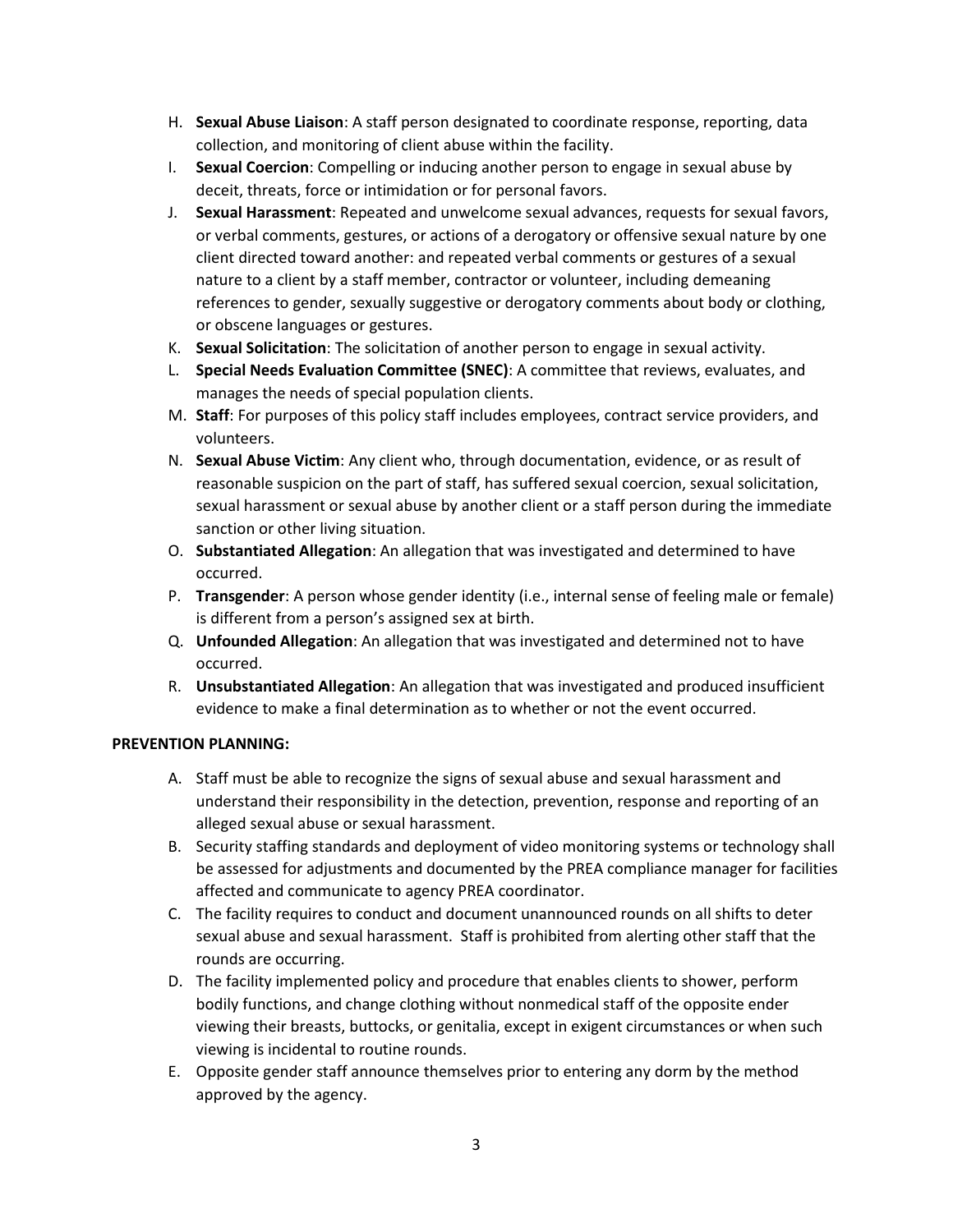- F. Cross-gender unclothed and pat down searches are prohibited.
- G. Unclothed searches conducted by staff will be of the same gender as the client, unless there is an emergency. Except in emergencies, clients undergoing unclothed searches will be removed to a private area for the search. The facility shall document all unclothed searches to include cross-gender and cross-gender visual body cavity searches.
- H. The facility shall not search or physically examine a transgender or intersex client for the sole purpose of determining the client's genital status. If the client's genital status is unknown, it may be determined during conversations with the client, by reviewing medical records, or, if necessary, by learning that information as part of a broader medical examination conducted in private by a medical practitioner
- I. Jackson County Transition Center staff will, to the degree possible within limited resources and applicable laws, protect victims and reporters of sexual abuse, sexual solicitation, sexual harassment and sexual coercion from retaliation.
- J. When planning any substantial expansion or modification of existing facilities, the department shall consider the effect of the design, expansion, or modification upon the agency's ability to protect clients from sexual abuse.
- K. When installing or updating a video monitoring system, electronic surveillance system, or other monitoring technology, the agency shall consider how such technology may enhance the agency's ability to protect clients from sexual abuse.
- L. The facility shall develop and document a staffing plan that provides for adequate levels of staffing to protect clients against sexual abuse.
- M. The agency shall not place lesbian, gay, bisexual, transgender, or intersex clients in dedicated facilities, units, or wings solely on the basis of such identification or status.

## **TRAINING AND EDUCATION:**

- A. Staff Training
	- a. Employees will receive training, based on PREA employee training standards, on client sexual abuse and sexual harassment every two years. The agency shall provide refresher information on current sexual abuse and sexual harassment policies on years when trainings are not conducted.
	- b. The department shall train staff responsible for the supervision of clients in how to conduct searches of transgender and intersex clients, in a professional and respectful manner, and in the lease intrusive manner possible, consistent with security needs.
	- c. The department shall ensure that all volunteers and contractors who have contact with clients have been trained on their responsibilities based on the services they provide and level of contact they have with clients, but all volunteers and contractors who have contact with clients shall be notified of the agency's zerotolerance policy regarding sexual abuse and sexual harassment and informed how to report such incidents.
	- d. In addition to general training provided to all employees, contractors and volunteers the agency shall ensure that specialized training is required of health service professionals, investigators, and other staff identified by the department.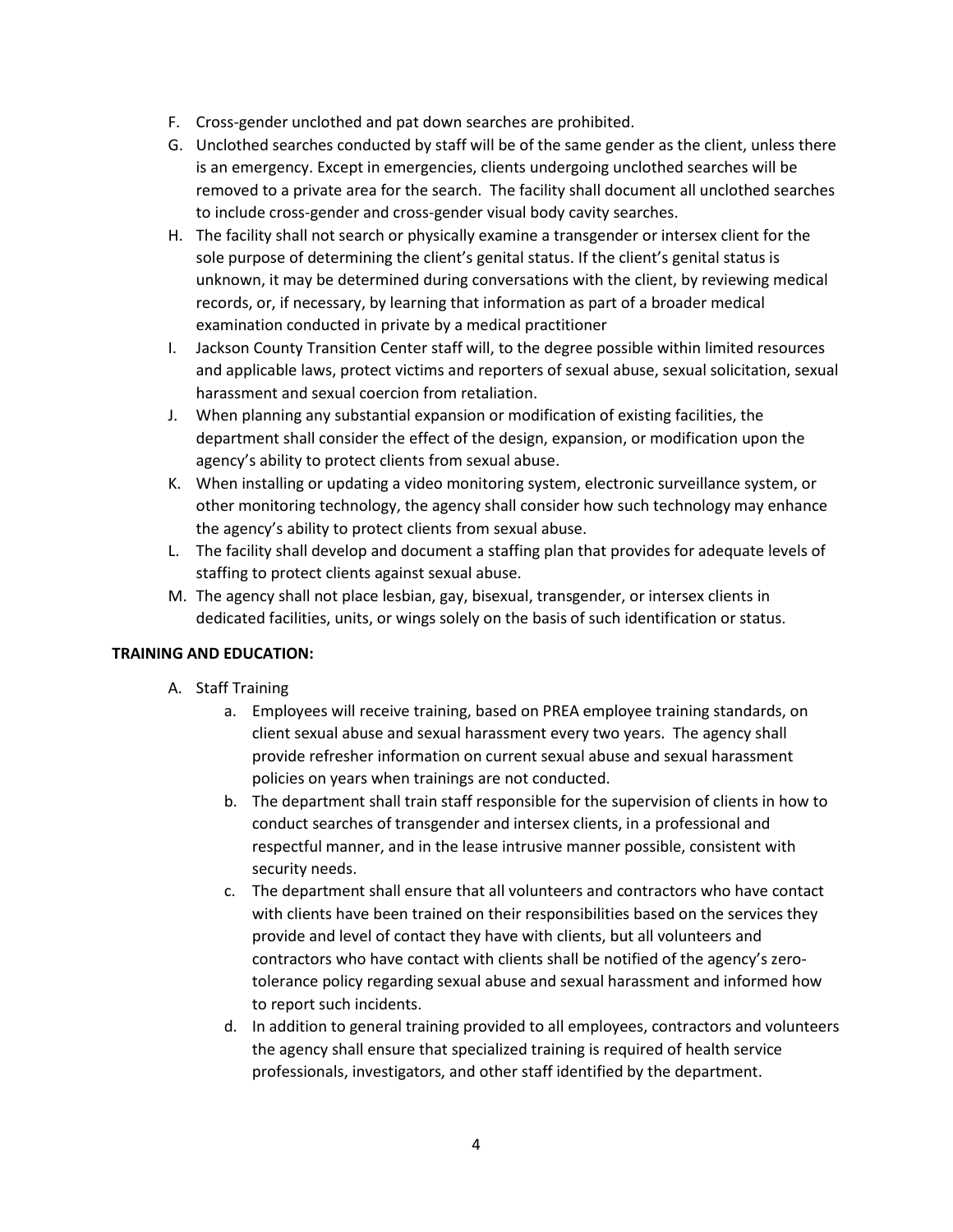- e. The PREA Coordinator and/or PREA Compliance Manager will be responsible for the development and implementation of curriculum for new employee orientation and annual training.
- f. All training will be approved by the PREA Coordinator and/or PREA Compliance Manager.
- g. The agency shall train staff in how to conduct searches of transgender and intersex residents, in a professional and respectful manner, and in the least intrusive manner possible, consistent with security needs.
- B. Client Training
	- a. Upon admission to the Jackson County Transition Center clients will receive information about:
		- i. How to avoid risky situations related to sexual abuse and harassment;
		- ii. How to safely report allegations or suspicion of sexual abuse or sexual harassment, sexual coercion and sexual solicitation;
		- iii. How to obtain mental health services and/or medical services if victimized;
		- iv. What the risks are potential consequences are for engaging in any type of sexual activity while incarcerated;
		- v. A client's right to be free from sexual abuse and harassment;
		- vi. A client's right to be free from retaliation from reporting such incidents;
		- vii. The facility's policies and procedures for responding to such incidents.
	- b. As part of the orientation process at intake staff will show a presentation to all clients covering the same issues.
	- c. The facility shall ensure that key information is continuously and readily available or visible to clients through posters, client handbooks, or other written formats.
	- d. The facility will display posters or other materials, in appropriate locations to include houses, dorms, common areas and where clients gather, which are designed to inform all clients:
		- i. That Jackson County Transition Center has a zero-tolerance policy toward sexual abuse and sexual harassment;
		- ii. That all clients are encouraged to report any and all instances of sexual abuse or sexual harassment; and
		- iii. The current methods available for reporting.
	- e. The facility shall provide client education in formats accessible to all clients, including those who are limited English proficient, deaf, visually impaired, or otherwise disabled, as well as to clients who have limited reading skills.

## **SCREENING FOR RISK OF SEXUAL VICTIMIZATION AND ABUSIVENESS:**

The department shall provide housing assignments that reduce the likelihood of sexual abuse and sexual harassment while a client is at the Jackson County Transition Center.

A. Clients will be assessed at intake and again within 72 hours of transfer to another facility to determine whether they meet specific criteria indicating either vulnerability to sexual abuse or a history of sexually abusive behavior. Clients may not be disciplined for refusing to answer, or for failing to disclose information in regards to the assessment questions.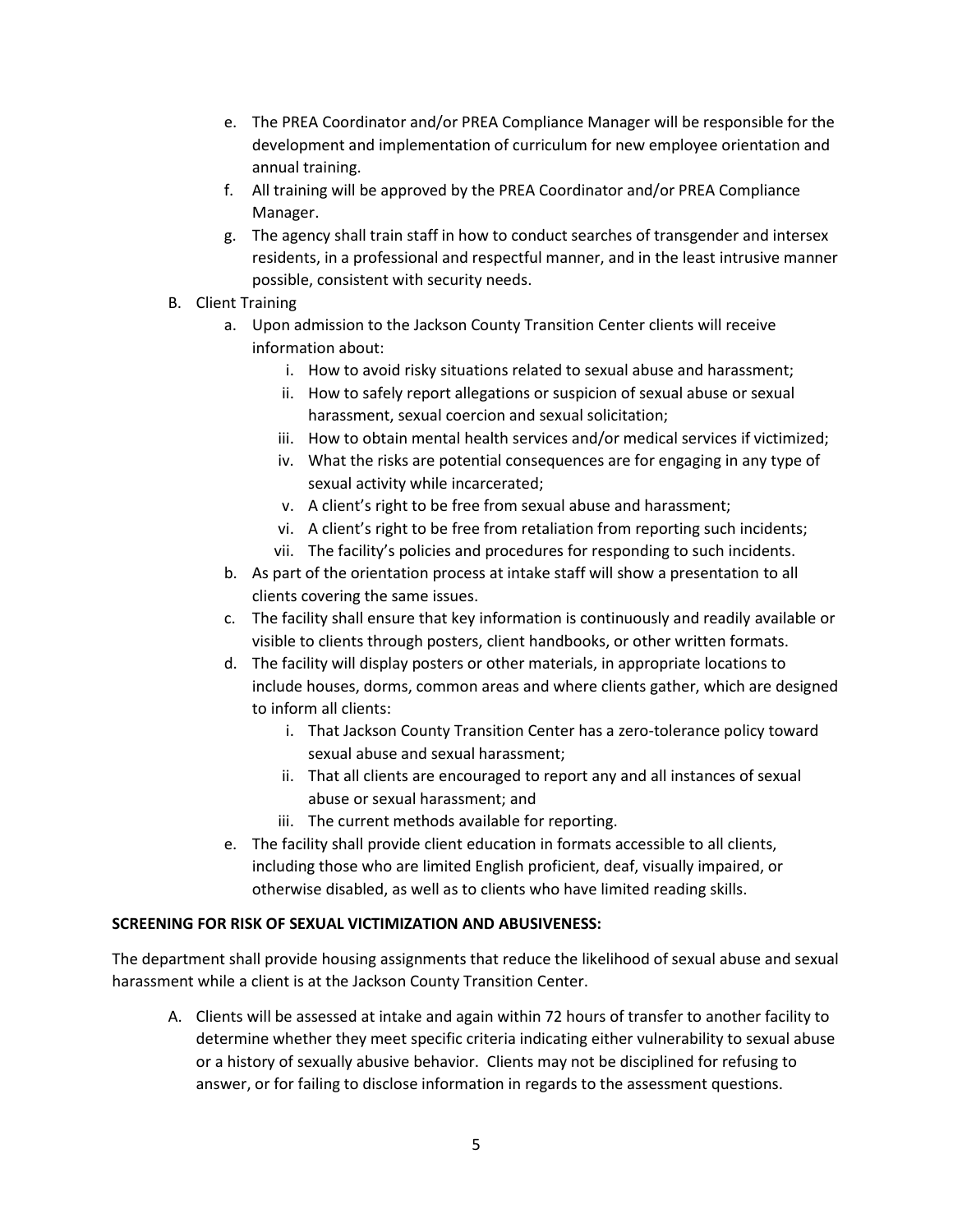- a. Vulnerable clients: Clients will be evaluated at intake and specifically determine their vulnerability to sexual abuse as indicated by the following risk factors:
	- i. Age;
	- ii. Physical stature;
	- iii. Mental, physical or developmental disability;
	- iv. Sex offender status, (per criminal history);
	- v. First time offender status, (first time at JCTC);
	- vi. Past history of victimization (per collateral info in chronos, previous stays, etc.);
	- vii. Client's own perception of vulnerability; and/or
	- viii. Perception of client to be lesbian, gay, bisexual, transgender, intersex, or gender nonconforming.
- b. A client should be designated with and identified for vulnerability if:
	- i. Three or more of the above criteria apply; or
	- ii. One or more of these factors apply with sufficient documentation by the reviewer to warrant concern.
- c. Clients at high risk for sexual victimization shall not be placed in administrative housing unless an assessment of all available alternatives determines that there is no available alternative means of separation from likely abusers. If the facility cannot conduct such an assessment immediately, the facility may hold the client in administrative housing for less than 24 hours while completing the assessment.
	- i. Clients placed in administrative housing for this purpose shall have access to programs, privileges, education, and work opportunities to the extent possible. If the facility restricts access to programs, privileges, education, or work opportunities, the facility shall document:
		- 1. The opportunities that have been limited;
		- 2. The duration of the limitation; and
		- 3. The reason for such limitations
- d. The facility shall assign such clients to administrative housing only until an alternative means of separation from likely abusers can be arranged. Such an assignment shall not ordinarily exceed a period of 30 days. A client placed in involuntary administrative housing exceeding 30 days will receive a hearing by a hearings officer in accordance with the facility policy.
- e. If an administrative housing assignment is made the PREA Compliance Manager shall clearly document:
	- i. The basis for the facility's concern for the client's safety; and
	- ii. The reason why no alternative means of separation can be arranged.
- f. Every 30 days, the facility shall afford each such client a review to determine whether there is a continuing need for separation from the general population.
- B. Clients will be evaluated at intake to specifically determine if there are indications that he or she is a sexually abusive client, prone to victimize other clients, especially in regard to sexual behavior. Staff shall utilize the intake Victimization Screening Tool for the evaluation. Indications include following: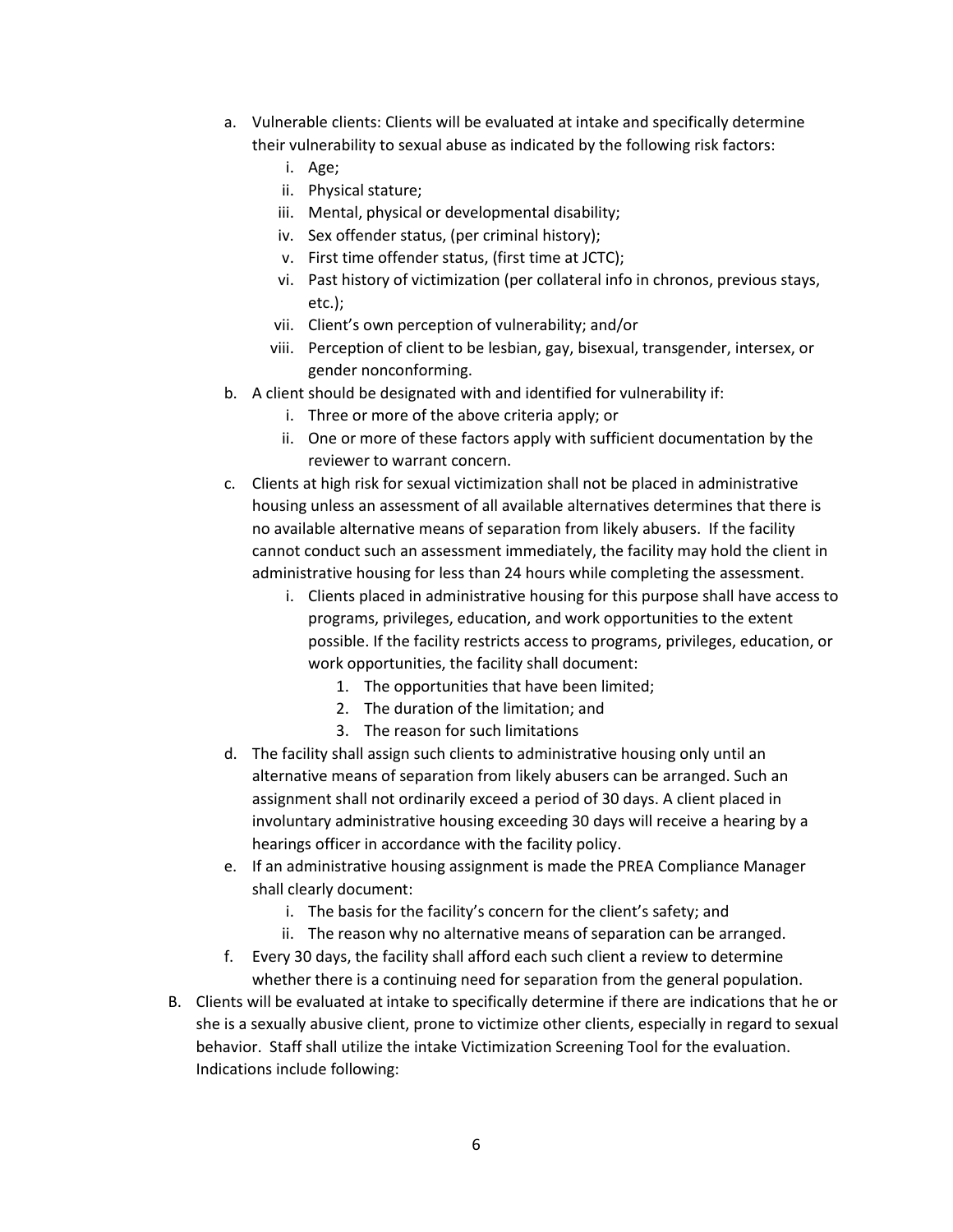- a. History of sexually abusive behavior (per criminal history, behavior reports, and Incident reports, as well as collateral info in chronos, police reports, etc.).
- C. In deciding client housing and programming assignments for transgender or intersex clients, the department shall consider on a case-by-case basis whether a placement would ensure the client's health and safety, and whether the placement would present management or security problems.
	- a. If requested, transgender and intersex clients shall be given the opportunity to shower separately from other clients.
	- b. A transgender or intersex client's own views with respect to his or her own safety shall be given serious consideration.
- D. The PREA Liaison will review placement and programming assignments for each transgender or intersex client at least twice each year to review any threats to safety experienced by the client.
- E. Based upon additional relevant information being received, a second assessment of the client will be completed prior to 30 days from their arrival at a new institution. Staff shall utilize the Victimization Screening Tool for the assessment. If the secondary assessment does not occur within 30 days the PREA Liaison will document the reason for the delay.
- F. A client's risk level shall be reassessed when warranted due to a referral, incident of sexual abuse, or receipt of additional information that bears on the client's risk of sexual victimization or abusiveness.
- G. The department makes individualized determinations about how to ensure the safety of each client including housing, work assignments and access to services.
- H. The facility shall use information from the risk screening to inform housing, bed, work, education, and program assignments with the goal of keeping separate those clients at high risk of being sexually victimized from those at high risk of being sexually abusive.

### **REPORTING:**

### **Client Reporting**

- A. Access to services for the victim of non-abusive sexual activity, sexual abuse, sexual solicitation, sexual harassment or sexual coercion will not be dependent on the victim's willingness to report or provide testimony; however, in large measure, the reporting is critical to the timely delivery of necessary services to the victim and holding perpetrators accountable.
- B. Clients are encouraged to report when either of the following conditions exists:
	- **a.** The client has been or is currently a victim of sexual abuse, sexual solicitation, sexual harassment or sexual coercion while incarcerated; or
	- **b.** The client has knowledge or suspicions of sexual abuse, sexual solicitation, sexual harassment, or sexual coercion having occurred or occurring in a correctional institution, or any staff neglect or violation of responsibilities that may have contributed to such an incident.
		- **i.** Clients who report to staff that they have been sexually abused or have knowledge or suspicions of another client who has been sexually abused, sexually solicited, sexually harassed or sexually coerced, do so with the understanding that staff will investigate where appropriate and refer to the PREA Coordinator and/or Jackson County Sheriff's Department.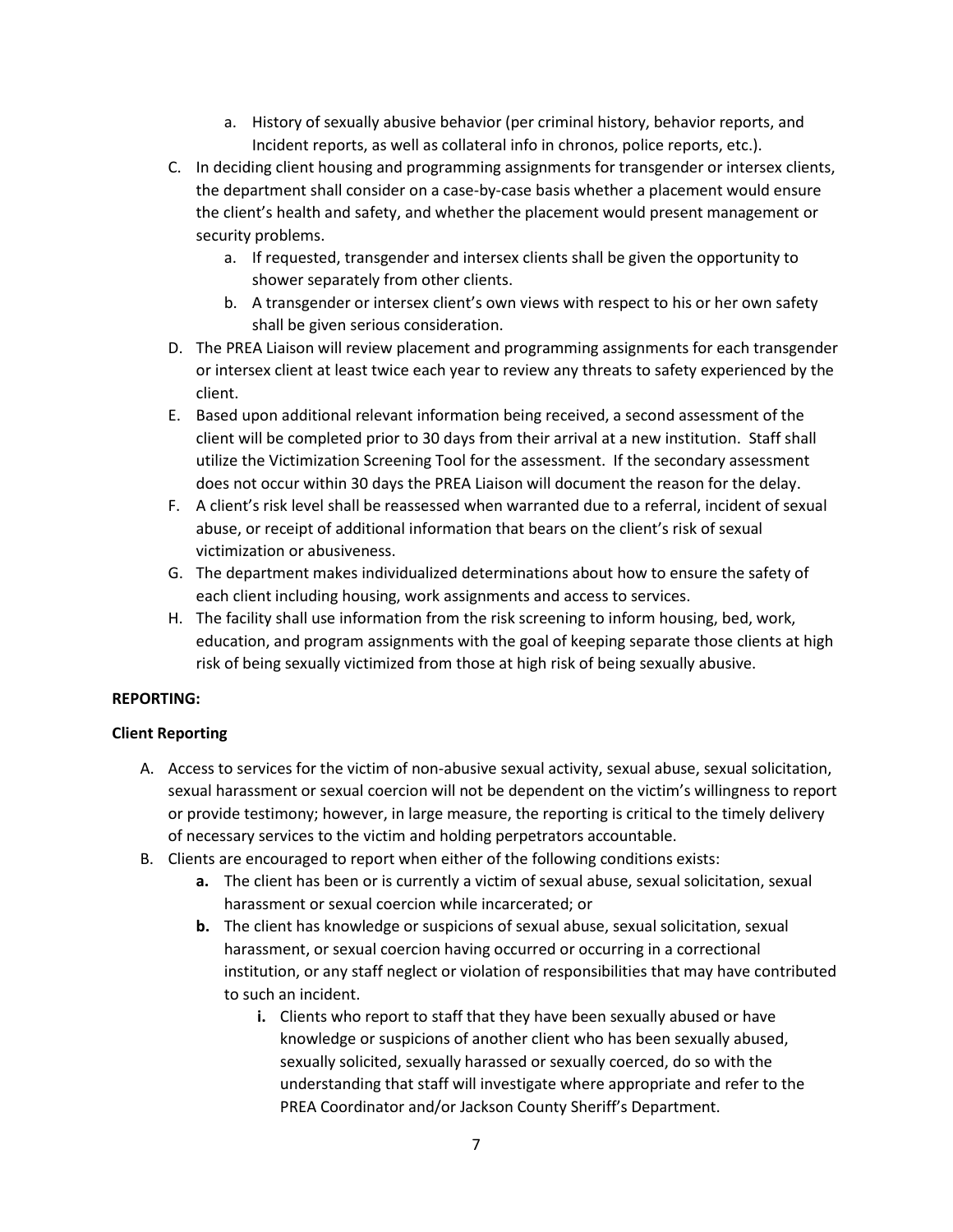- **ii.** Information provided by clients to staff will be subject to verification by investigators. Information provided in confidential communications to staff listed below will be shared consistent with and according to the standards required by state statute, professional licensure, and ethical standards.
	- **1.** Medical staff
	- **2.** Behavioral Health staff
	- **3.** Chaplains
- **iii.** When interviewing clients concerning sexual abuse, sexual solicitation, sexual harassment and sexual coercion, all staff will inform clients of any limits to confidentiality prior to conducting the interview. Staff interviews will be limited to the PREA checklist questionnaire.
- C. PREA information collected during investigations or intake assessments is considered sensitive and should only be shared with those staff with a need to know as part of their assigned duties.
- D. Under no circumstances should access to treatment resources be denied a client victim solely because the client will not fully disclose details to investigative staff or health services.
- E. The credibility of an alleged victim, suspect, or witness shall be assessed on an individual basis and shall not be determined by the person's status as client or staff. The facility will not require a client who alleges sexual abuse to submit to a polygraph examination or other truth-telling device as a condition for proceeding with the investigation of such an allegation.
- F. Clients who allege sexual abuse and sexual harassment by staff or other clients, and whose allegations are proven by investigators to be false will be held accountable through all means available to the facility or investigative agency. The facility may discipline a client for alleging sexual abuse, only when it is in bad faith.
- G. Client interpreters, client readers, or other types of client assistants should not be used except in limited circumstances where an extended delay in obtaining an effective interpreter would compromise the client's safety, the performance of first-responder duties or the investigation of the client's allegations.

### **Grievance Process**

A. The grievance process provides an avenue for each participant, feeling aggrieved, to have the grievance heard and dealt with formally. All grievances should be written on Program grievance forms, which can be obtained from the Control Center or Office.

Sexual abuse grievance reports do not have a time limit. The participant is not expected to resolve nor turn the grievance into a staff member that is the subject of the complaint. The grievance will not be referred to the staff member if they are the subject of the complaint. A decision will be submitted to the participant within 90 days of submission. The facility may extend, up to 70 days, the period of time prior to submitting a decision if there is not a sufficient amount of time to make said decision.

If an emergency grievance is necessary for the safety of the participant, either the participant, staff member, or third party may file the grievance for immediate investigation. The PREA Coordinator along with the review team will investigate and make a decision regarding the safest housing placement possible. During the investigative period the participant may reside in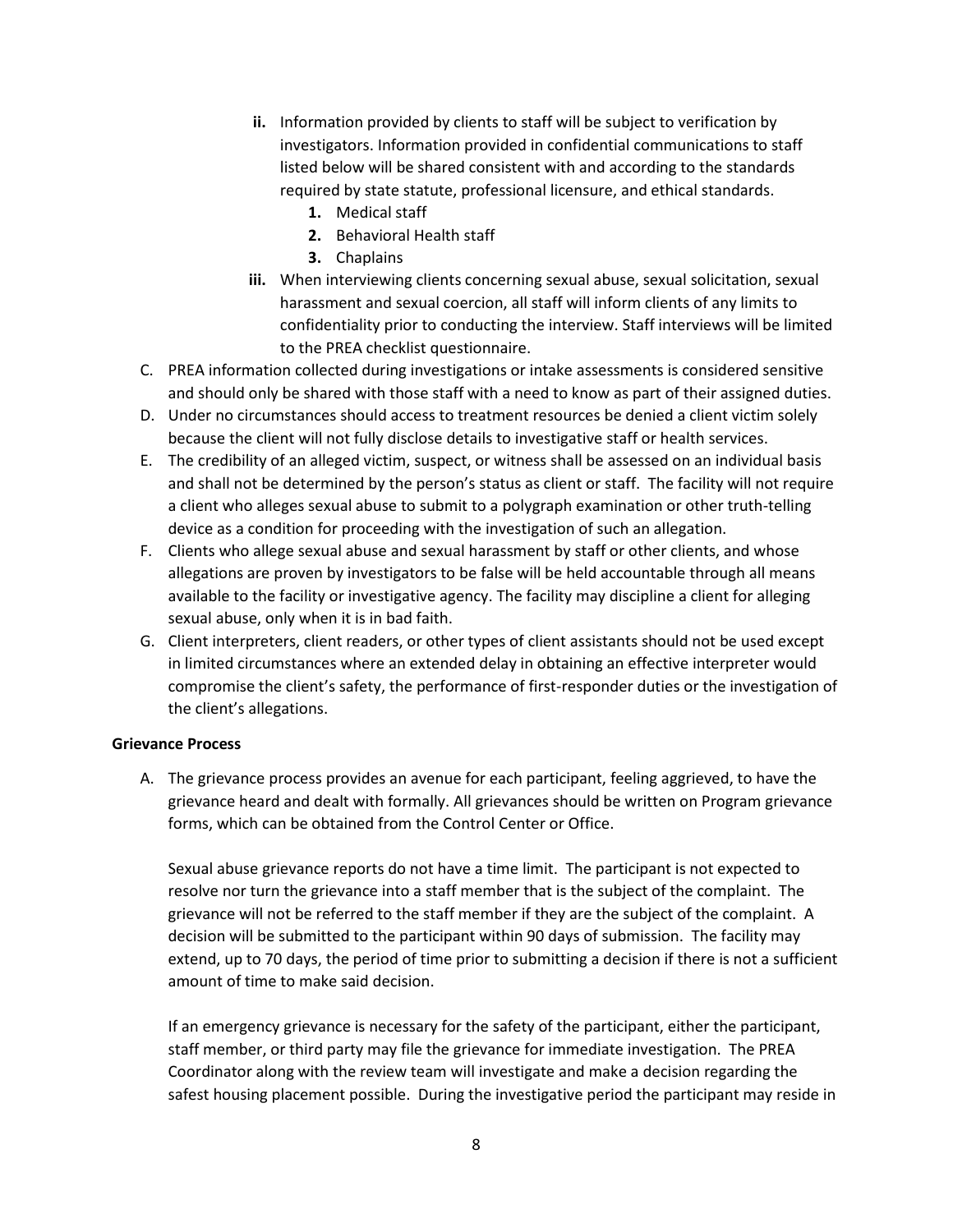administrative housing. The investigation period will be conducted and a decision to the participant within 24 hours.

### **Staff Reporting**

- **A.** All staff will report immediately any knowledge, suspicion, or information regarding sexual abuse, sexual harassment, retaliation by client or staff for reporting, or staff neglect or violation of responsibility that may have contributed to such incidents. When a client reports incidents of sexual abuse, sexual solicitation, sexual harassment or sexual coercion to staff members, staff will, except as noted elsewhere in this policy, contact the supervisor on duty immediately.
- **B.** The supervisor will initiate action as outlined in this policy and PREA checklist to mitigate:
	- **a.** Immediate harm to the victim or reporter: and/or
	- **b.** Damage to potential crime scene or evidence.
- **C.** Jackson County Transition Center shall offer a "hotline" to accept reports of sexual abuse or sexual harassment. Such reports will be investigated within the limitations of information provided. When the victims of sexual abuse, sexual solicitation, sexual harassment or sexual coercion can be identified by investigators, they will be offered access to necessary services available through Jackson County Transition Center and/or Community Works, regardless of their willingness to report or provide testimony.
- **D.** Staff shall accept reports made verbally, in writing, anonymously, and from third parties and shall promptly document any reports. Upon notification by a client that he/she has been sexually abused or coerced into unwanted sexual contact, the staff member shall immediately complete the PREA checklist form and an incident report.

### **OFFICIAL RESPONSE FOLLOWING A CLIENT REPORT:**

- A. Upon receiving an allegation that a client was sexually abused while confined at another facility, the PREA Coordinator shall notify the PREA compliance manager or appropriate official of the agency where the alleged abuse occurred within 72 hours after receiving the allegation and document the notification.
- B. The PREA Coordinator, PREA Compliance Manager, and Supervisors shall be responsible for monitoring all client and staff who report sexual abuse or sexual harassment or cooperate with sexual abuse or sexual harassment investigations from retaliation by other clients or staff.
	- a. Monitoring will continue for at least 90 days following a report of sexual abuse. The PREA Coordinator, PREA Compliance Manager, and Supervisors shall monitor the conduct and treatment of clients and staff who reported the sexual abuse and of clients who were reported to have suffered sexual abuse to see if there are changes that may suggest possible retaliation by clients or staff, and shall act promptly to remedy any such retaliation.
- C. All actions taken to remedy any such retaliation will be documented and forwarded to the agency PREA Coordinator and the PREA liaison.
- D. Items the agency should monitor include:
	- a. Client disciplinary reports;
	- b. Housing assignments;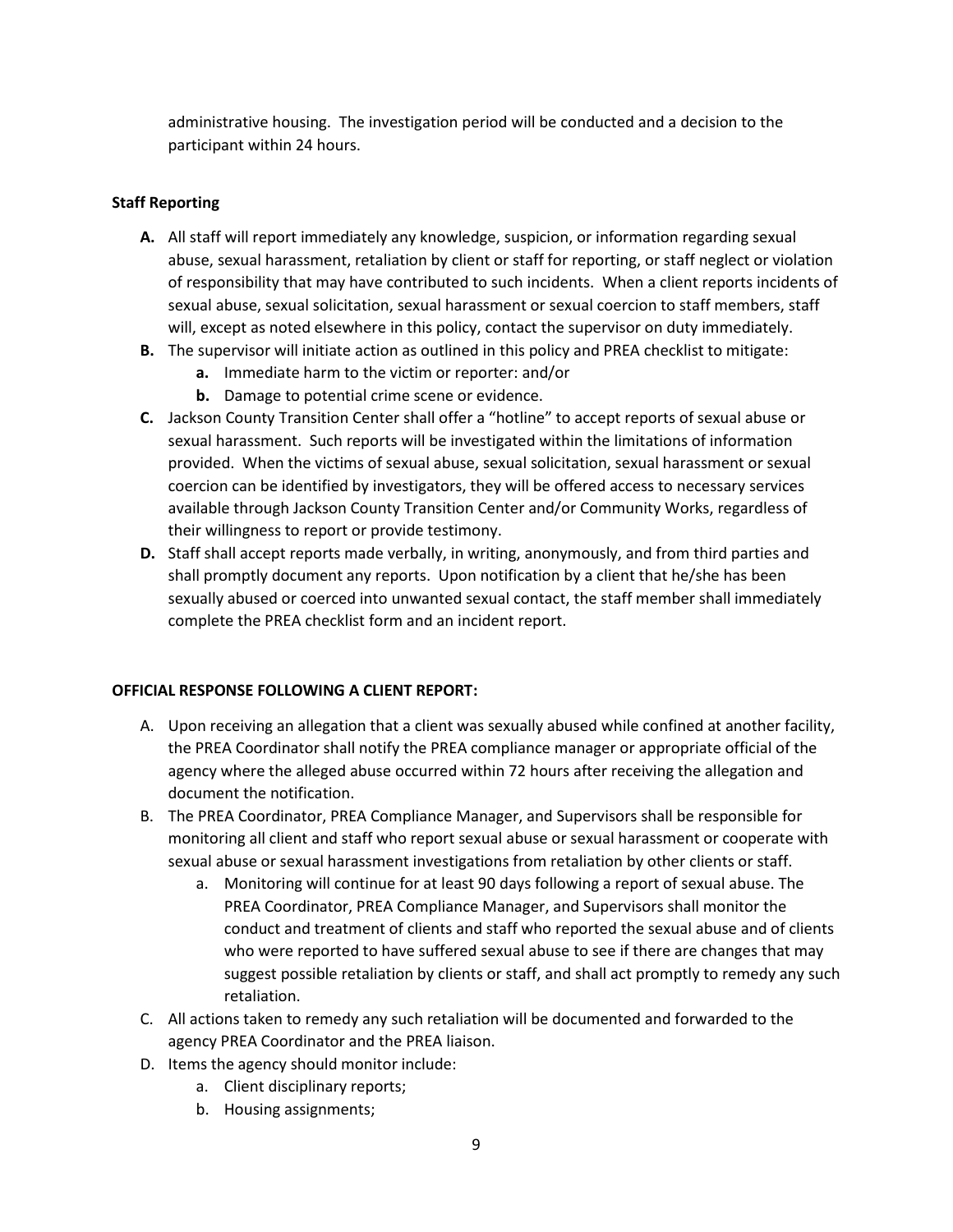- c. Program changes; and
- d. Negative performance reviews or reassignments of staff.
- E. In the case of clients, such monitoring shall also include periodic status checks.
- F. The agency shall continue such monitoring beyond 90 days if the initial monitoring indicates a continuing need.
- G. If any other individual who cooperates with an investigation expresses a fear of retaliation, the facility shall take appropriate measures to protect that individual against retaliation.
- H. The facility's obligation to monitor shall terminate if the facility or outside investigative agency determines that the allegation is unfounded.
- I. The facility shall make available to clients mailing addresses and telephone numbers, (including toll-free hotline numbers where available), of local, State, or national victim advocacy or rape crisis organizations and outside victim advocates for emotional support services related to sexual abuse. The facility shall enable reasonable communication between clients and these organizations and agencies, in as confidential a manner as possible.

## **INVESTIGATIONS:**

- A. Investigations of sexual abuse by a client or staff member will be investigated and referred to the appropriate agency as specified in the policy.
- B. Client allegations that a staff member has committed sexual harassment against the client will be investigated by the facility, Human Resources and JCSO if deemed appropriate. The Human Resources department will be part of the interviewing process and the conclusion of the investigation.
- C. Reporting to clients: In the event of a client allegation of sexual abuse, the PREA Coordinator with the assistance of the PREA Compliance Manager shall:
	- a. Following an investigation into a client's allegation that he or she suffered sexual abuse in the facility, the PREA Coordinator shall inform the client as to whether the allegation has been determined to be substantiated, unsubstantiated, or unfounded;
	- b. If the facility did not conduct the investigation, it shall request the relevant information from the investigative agency in order to inform the client.
	- c. Following a client's allegation that a staff member has committed sexual abuse against the client and the finding are substantiated or unsubstantiated; the PREA Coordinator shall inform the client whenever:
		- i. The staff member is no longer posted at the facility;
		- ii. The staff member is no longer employed at the facility;
		- iii. The facility learns that the staff member has been indicted on a charge related to sexual abuse within the facility; and/or
		- iv. The facility learns that the staff member has been convicted on a charge related to sexual abuse within the facility.
	- d. All such notifications or attempted notifications shall be documented by the PREA Liaison.
	- e. The PREA Liaison's obligation to report shall terminate if the client is released from the facility.
	- f. The departure of the alleged abuser or victim from the employment or control of the facility shall not provide a basis for terminating an investigation.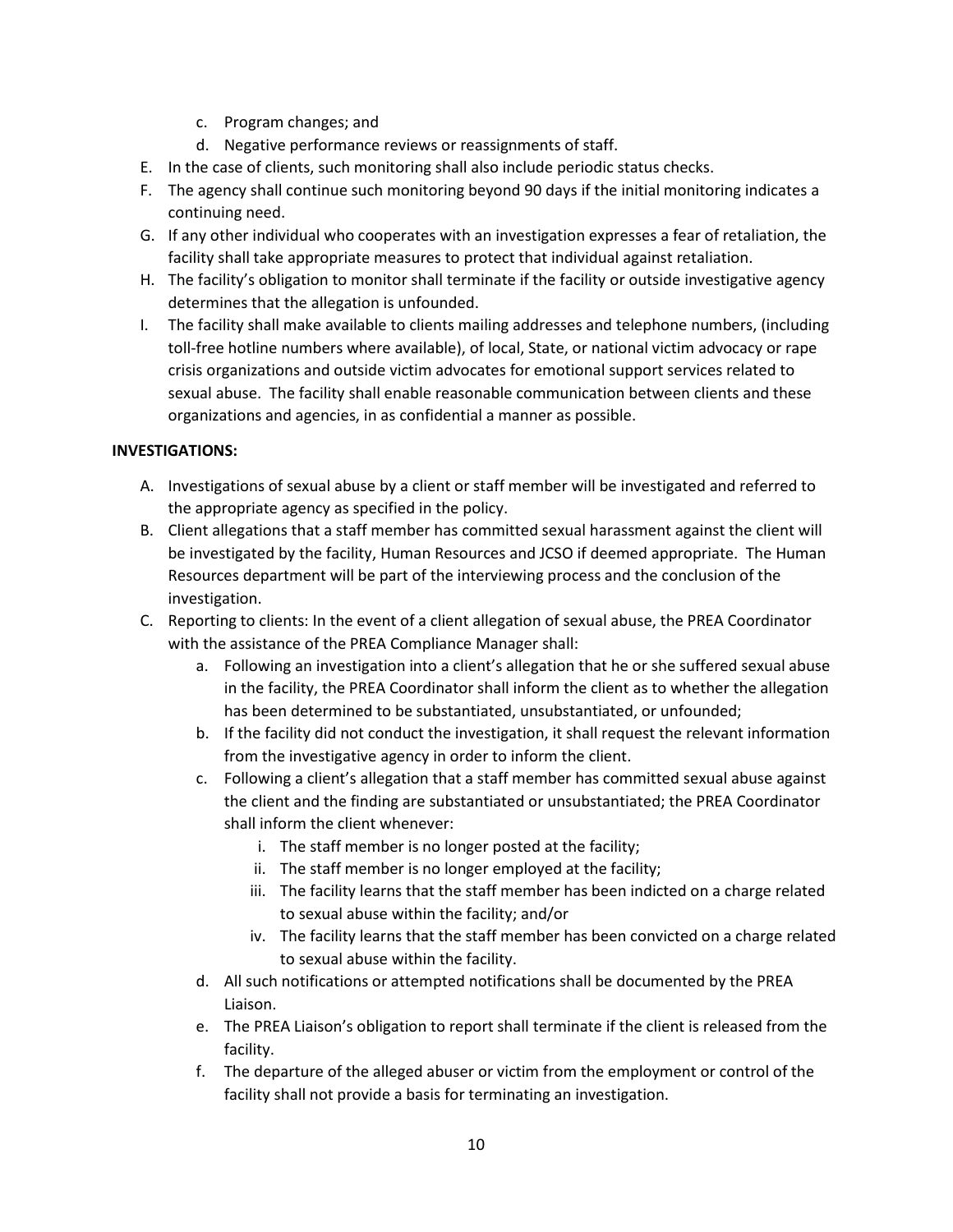- g. Jackson County Transition Center shall impose no standard higher than a preponderance of evidence in determining whether allegations of sexual abuse or sexual harassment are substantiated.
- h. The facility shall conduct a sexual abuse incident review at the conclusion of every sexual abuse investigation, including where the allegation has not been substantiated, unless the allegation has been determined to be unfounded.
- D. All sexual abuse incident investigations will be reviewed at their conclusion by the Sexual Abuse Review Team. The review team will;
	- a. Consider whether the allegations or investigation indicates a need to change policy or practice to better prevent, detect, or respond to sexual abuse;
	- b. Consider whether the incident was motivated by race, ethnicity, gender identity, lesbian, gay, bisexual, transgender, or intersex identification status, or perceived status. Gang affiliation or was motivated by other group dynamics;
	- c. Examine the alleged area of the incident to assess whether physical barriers in the area may enable abuse;
	- d. Assess the staffing level in the area during the shift;
	- e. Asses monitoring technology should be deployed or augmented; and
	- f. Prepare a report of findings with recommendations for improvement and submit report to the facility PREA Coordinator.

## **MEDICAL AND MENTAL HEALTH CARE:**

It is the intention of Jackson County Transition Center that there will be no long-term forfeiture of services and programs for victims of sexual abuse, sexual coercion, sexual harassment or sexual solicitation. Recognizing that the safety of the victim is paramount, the lease restrictive housing program assignments will be implemented to achieve that goal.

- A. Medical: Medical access to services for victims of sexual abuse will be handled through one of three local hospitals; Ashland Community Hospital, Rogue Valley Medical Center, or Providence:
	- a. Timely, unimpeded access to emergency medical treatment without financial cost;
	- b. Necessary post event treatment including coordination with community hospitals;
	- c. Testing and prophylactic treatment for sexually transmitted disease (STD), provided by the treating hospital;
	- d. Comprehensive information and timely access to all lawful pregnancy related medical services;
	- e. Referral to Jackson County Mental Health or referral from Victim Advocates for counseling;
	- f. Communication with the PREA Compliance Manager regarding any information deemed not confidential.
- B. Mental Health services for victims of sexual abuse will be provided by Victim Advocates, Jackson County Mental Health, or the facility Qualified Mental Health Professional (QMHP) which include:
	- a. Timely, unimpeded access to appropriate mental health evaluation services without financial cost;
	- b. Comprehensive information of limits of confidentiality and duty to report;
	- c. Completion of mental health evaluation to include a suicide risk screening interview;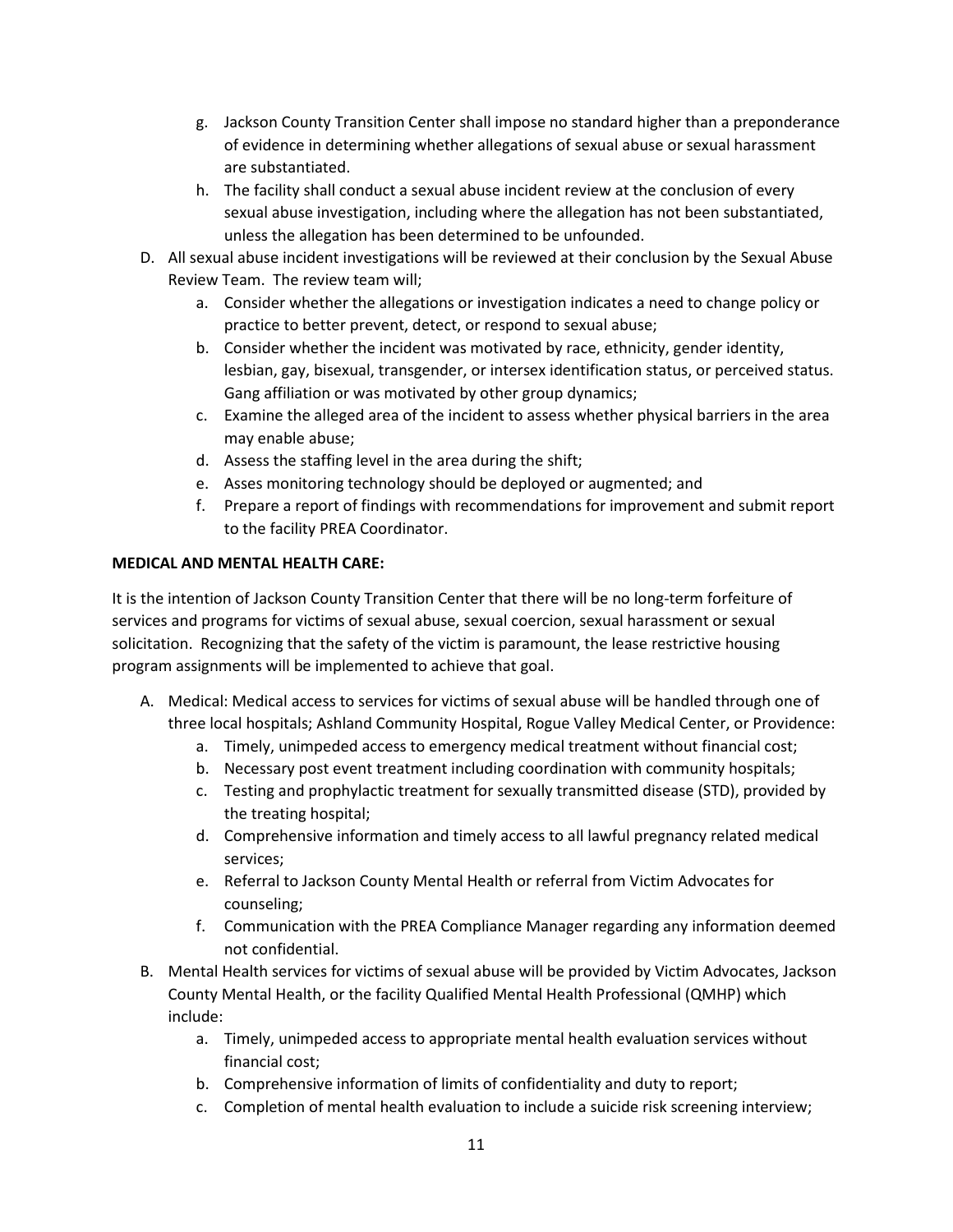- d. Referral to follow-up mental health services including crisis hotline and/or 2 North;
- e. Communication with the PREA Compliance Manager regarding any information deemed not confidential; and
- f. Consultation with medical services and the QMHP regarding suicide precaution measures that will be implemented if the client remains at the facility.

### **DATA COLLECTION AND REVIEW:**

- A. The department shall collect information related to the purposes outlined at the beginning of this policy; specifically to gather data that will help Jackson County Transition Center reduce the risk that sexual abuse and/or sexual harassment would occur with the facility.
- B. The agency PREA Coordinator shall be responsible to identify the specific data that must be collected and to work with the PREA Liaison to assure data is submitted within the required timeframe. This data will be compiled into monthly and annual reports for submission to the Director. The purpose of these reports is to:
	- a. Establish a baseline of data documenting the prevalence of incidents involving sexual abuse as determined from all available sources; including misconduct reports, unusual incident reports, and report to the hotline.
	- b. Provide information to Jackson County administrators concerning where efforts are needed for the improvement of institutional operations related to the reduction of sexual abuse;
	- c. Document that there is accountability for those who perpetrate sexual abuse by tracking:
		- i. The adjudication of misconduct reports related to sexual abuse including the disposition of each case;
		- ii. The status of investigations conducted by the Jackson County Sheriff's Department and/or Jackson County Human Resources concerning suspected incidents of sexual abuse;
		- iii. Referrals of sexual abuse cases for prosecution, including the status and outcome of such efforts within the judicial system; and
		- iv. The retention of all written reports referenced as long as the alleged abuser is incarcerated by the department, plus five years.
	- d. Document that victims of sexual abuse receive appropriate follow-up care as outlined in this policy, including data related to each of the steps listed in that section.
	- e. The incident-based data collected shall include, at a minimum, the data necessary to answer all questions from the most recent version of the Survey of Sexual Violence conducted by the Department of Justice. Upon request, the PREA Coordinator shall provide all such data from the previous calendar year to the Department of Justice no later than June 30.
- C. Ensure that annual audits include inspection for areas and situations where sexual abuse may be likely to occur and recommended mitigation for those areas and situations;
- D. Collect and compile data and coordinate surveys to ensure continuity of services, operational improvements, and establishment of baselines;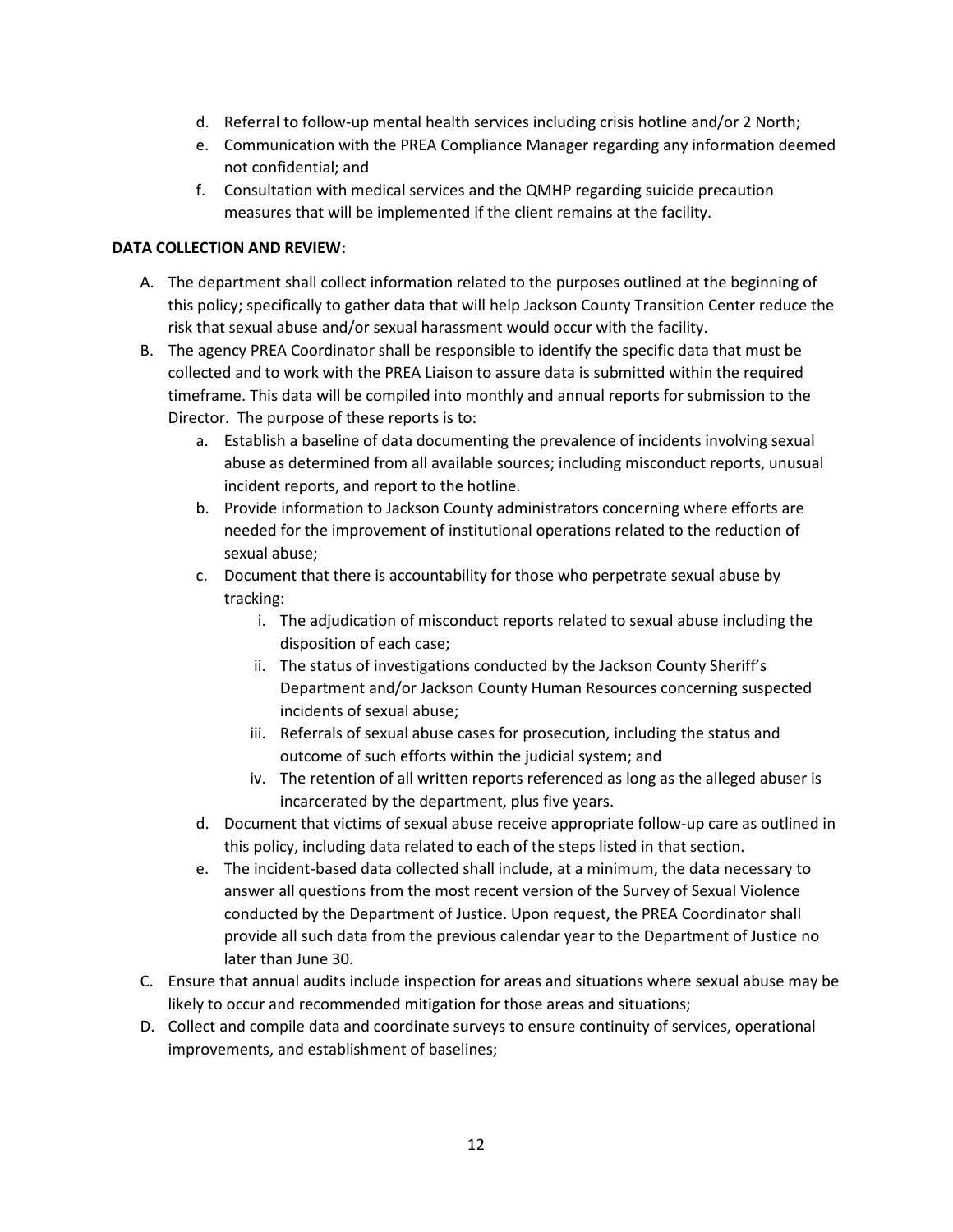E. Produce an annual summary for the Director on the frequency and severity of sexual abuse/sexual harassment within Jackson County Transition Center including trends during the year, comparisons to previous years, and deficiencies identified in the annual audit.

### **POLICY CLARIFICATION:**

All employees, contractors and volunteers of Jackson County Transition Center shall sign the PREA Acknowledgement Statement.

As required by the Prison Rape Elimination Act, Jackson County Transition Center shall conduct criminal background records checks at least every five years of permanent, temporary employees and contractors, volunteers and interns.